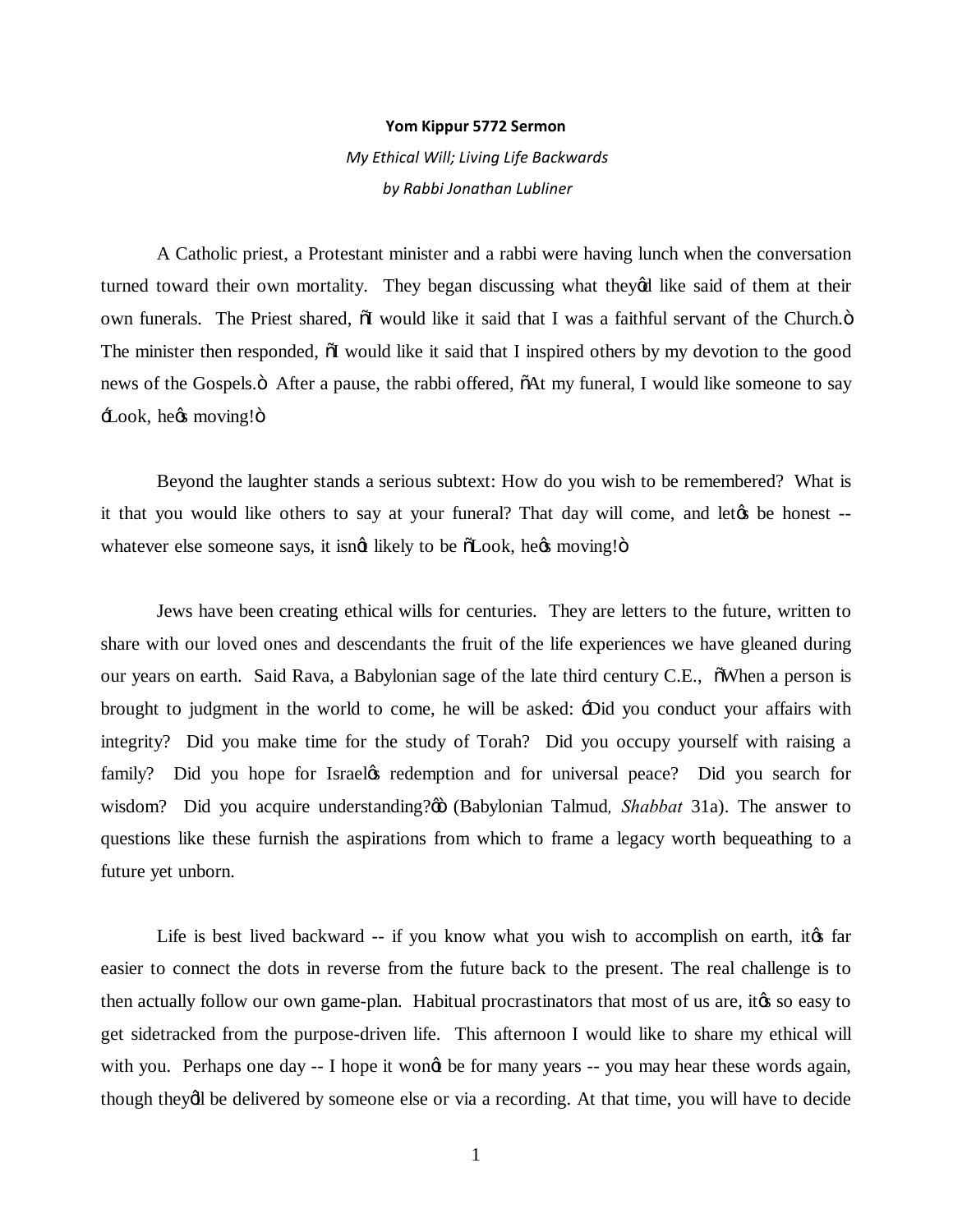whether or not I succeeded in designing my quest to live life backward by design.

The idea of writing an ethical will first occurred to me during a period of concern about my own health. A number of years ago I began suffering from a chronic sore throat, and had noticed that my voice sounded perpetually hoarse. I needed to constantly clear my throat, and most frighteningly, started to have trouble swallowing. Having watched my father-in-law go through cancer of the esophagus, and having helping a congregant deal with his own terminal case of the disease a number of years earlier, I remembered these were among the very symptoms they experienced. In considering the possibility that my life might soon be over, I was overwhelmed by numerous regrets, and keenly felt I hadnot always made the the best use of the years given me.

Thank God, I was fortunate. It turned out that I suffered from a loose sphincter at the lower end of my esophagus; it was this, not cancer, that caused my silent reflux. By losing weight, changing my diet, and taking a daily dose of a prescription to control stomach acid, my symptoms soon disappeared.

But the experience got me thinking. There will come a day when my file is pulled from the cabinet of life. If I didngt want to be overwhelmed by a flood of "if onlysö, Igd have to approach the business of living differently.

Death is not a dirty word. If we believe in a God who is good, then death isngt some cruel joke, but a purposeful part of life by making us realize how precious it is -- the value of any resource is proportionate to its scarcity. And so the Day of Atonement arrives each year like a certain Charles Dickens o story, in which the ghosts of Yom Kippur past, present and future remind us that forever isngt in the cards. In a beautiful way Yom Kippur offers a dress rehearsal for death, without the need for a health scare or a close brush with the grave. Of course, if weed rather learn the hard way, well, that choice is ours to make.

So let me begin in the same way I start each day, with the conviction that time is a gift from God. When I open my eyes each morning I quietly offer a brief Hebrew prayer: מוֹדָה אֲנִי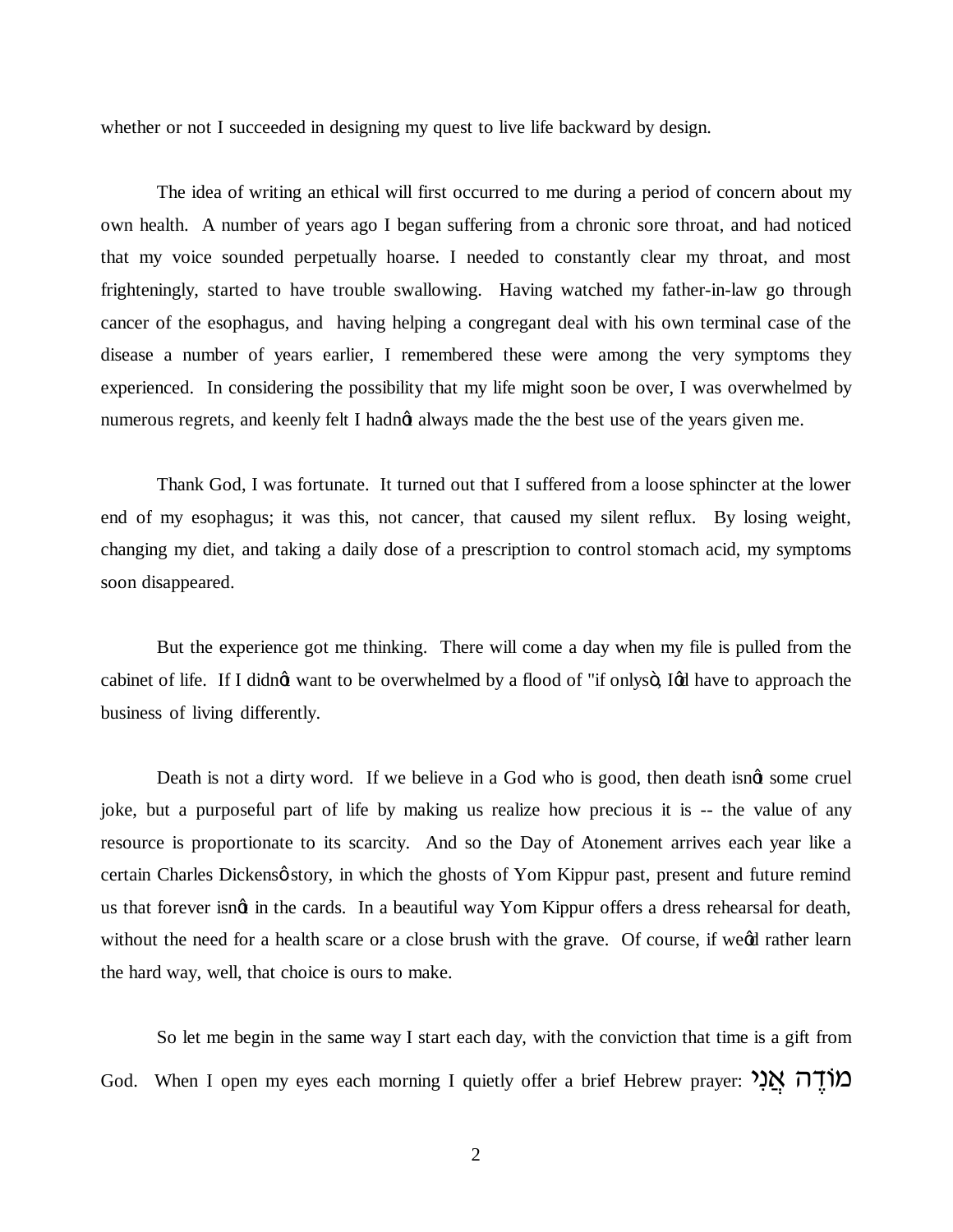ة -- לְפָנֵיךָ, מֱלֶךָ חַי וְקַיָּם, שֶׁהֶחֱזַרֶתָּ בִּי נִשְׁמָתִי בְּחֶמְלָה, רַבָּה אֱמוּנָתֶדְּ. you, eternal living Sovereign, I thank You for mercifully returning my soul to me; Your faithfulness is great. The After using the bathroom each morning and washing my hands I recite another blessing thanking God for the gift of my body . You may think this a bit much -- a *berakha* for using the toilet? But, yes, it« in our *siddur* (check it out in the *mahzor*, p. 35) -- as well it should be. So many people wake up in the morning without considering that the ability to get out of bed is God $\alpha$ free gift to them. Having nearly lost a kidney when I was in my twenties, I appreciate the gift of working plumbing. So many of the people I have visited in hospitals over the years, people on dialysis, with ostomy bags, or in adult diapers, would give anything to recite the  $\delta$ bathroom berakhahö as healthy individuals. Find some way to say thank you for all the daily miracles you take for granted -- the more grateful a person you are, the more of a *mensch* youdl become.

There was a time when Igd rush out the door even if I hadng kissed my wife or my children. Not anymore. If it makes me late, so what? This, too, is part of appreciating every day as a gift. I cange encourage you enough . . . take a minute to hug your children, compliment your spouse and kiss her or him. If you knew yougd never see your family again, what the last image yougd want to leave them with? Consider those who rushed out the door to the World Trade Center on the morning of September 11, 2001, who neglected to say goodbye lest they miss their train. By accepting our mortality as both fragile and precious, we transcend its finitude by maximizing the impact of every moment.

Keep growing. Life is a perpetual journey of exploration. Each year I have tried to stretch and grow myself in some new way. Sometimes it was by taking on additional ritual *mitzvot*. It may surprise you to know that as a rabbinical student I didnot *daven* each morning. I knew I was supposed to, but sometimes it got lost in the shuffle. At the age of thirty, however, I made the commitment to put on *tefillin* and *daven* every morning -- a promise that by-and-large I have kept. At the age of forty I decided Igd *daven* the afternoon and evening services each day, whether or not at services or alone. In the last ten years alone I give added bibliodrama and meditation to my spiritual and professional regimen; I even learned to dance (sort of). Should I live to be fifty, sixty, seventy and eighty, I will continue to expand my horizons and embrace new opportunities to grow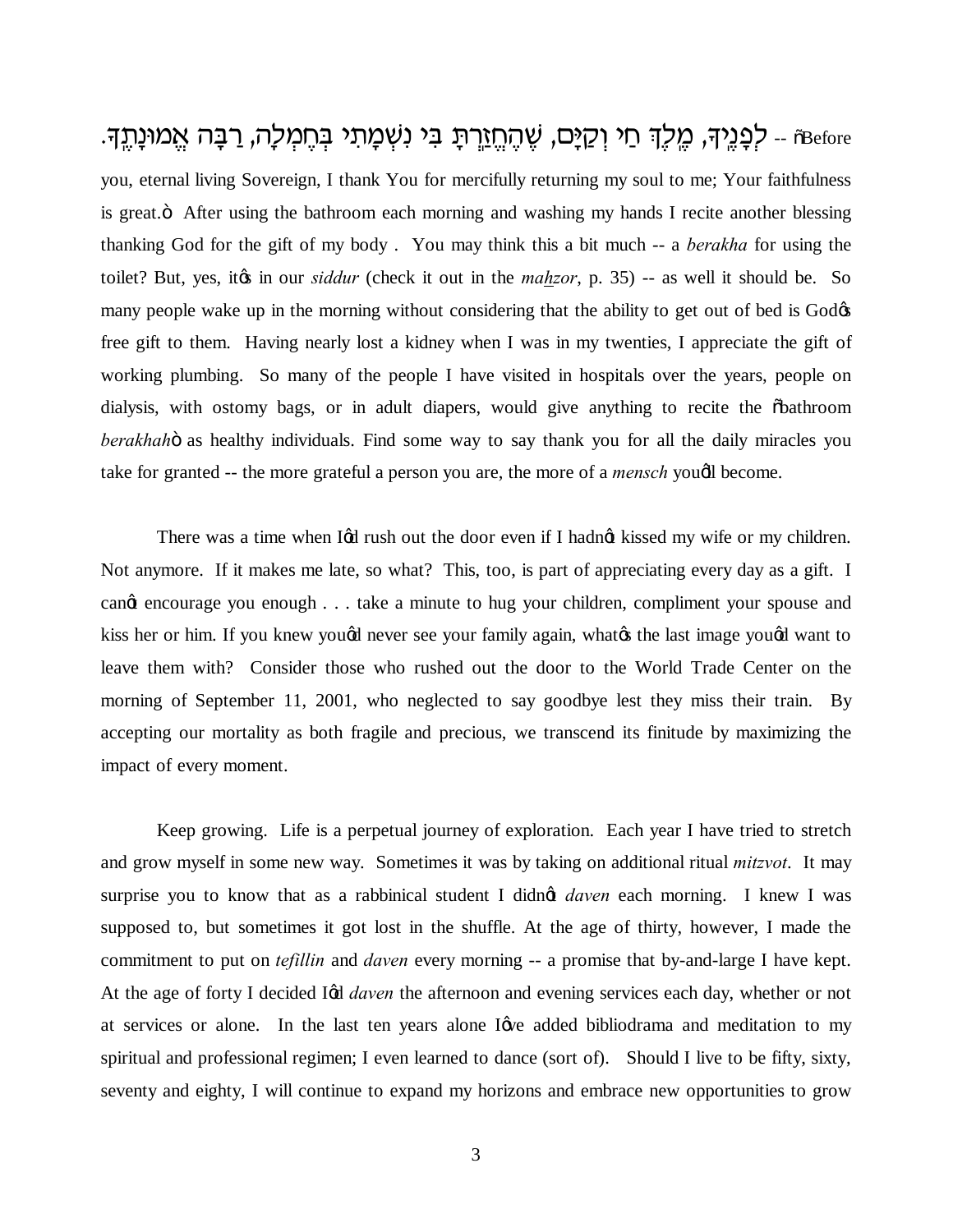myself. Never confuse the word  $\tilde{o}$ cangto with  $\tilde{o}$ wongt. $\tilde{o}$  The blessing of stretching yourself can only make you wiser, more thoughtful, more spiritually supple. By the same token, now and again revisit your most cherished beliefs and assumptions -- your core values should never change, but if none of your opinions and perspectives evolve over time, you are likely to be leading a stunted existence. I am saddened by the many individuals who reach a point in their lives where they simply stop growing inwardly. Yet in a profoundly true sense, when we stop growing, at that moment we begin to die -- even if our bodies remain healthy for years to come.

There's a story told about Rabbi Simcha Bunim, a Hasidic Rebbe who lived in Poland at the turn of the 19th century. He counseled every person to keep two pieces of paper in his pocket. On one would be written,  $\tilde{\sigma}$  For my sake the world was created. $\ddot{\sigma}$  On the other, it would say,  $\tilde{\sigma}$ I am nothing but dust and ashes. <sup>T</sup> When a person becomes too vain and proud of himself, he would pull out the slip reminding him,  $\ddot{\text{o}}$  am nothing but dust and ashes. $\ddot{\text{o}}$  On the other hand, should a person became too self-critical, he would take out the message reading,  $\delta$ For my sake the world was created.<sub> $ö$ </sub>

I have always tended to be self-effacing and, consequently, in need of the latter message more than the former. With much hard work and practice, I am happy to say that I give become more accepting of my own human frailties. What a terrible waste of precious time beating oneself up because of a lack of perfection! I will share with you an excerpt of a poem by author Marianne Williamson, a poem which I keep on my desk within easy reach -- it to my equivalent of Rabbi Simcha Bunim<sub><sup>gs</sub></sup> piece of paper:</sub>

> *Our deepest fear is not that we are inadequate. Our deepest fear is that we are powerful beyond measure. It is our light, not our darkness that most frightens us. We ask ourselves, who am I to be brilliant, gorgeous, talented fabulous? Actually who are you not to be? You are a child of God . . ."*

I have learned the more accepting you are of your own imperfections, the more comfortable you are in taking responsibility for your mistakes; when error is no longer proof of your unworthiness, but a simple miscalculation, it to much easier to swallow. Equally important, when you can see the warts and pimples that are part of your spiritual complexion and still love yourself,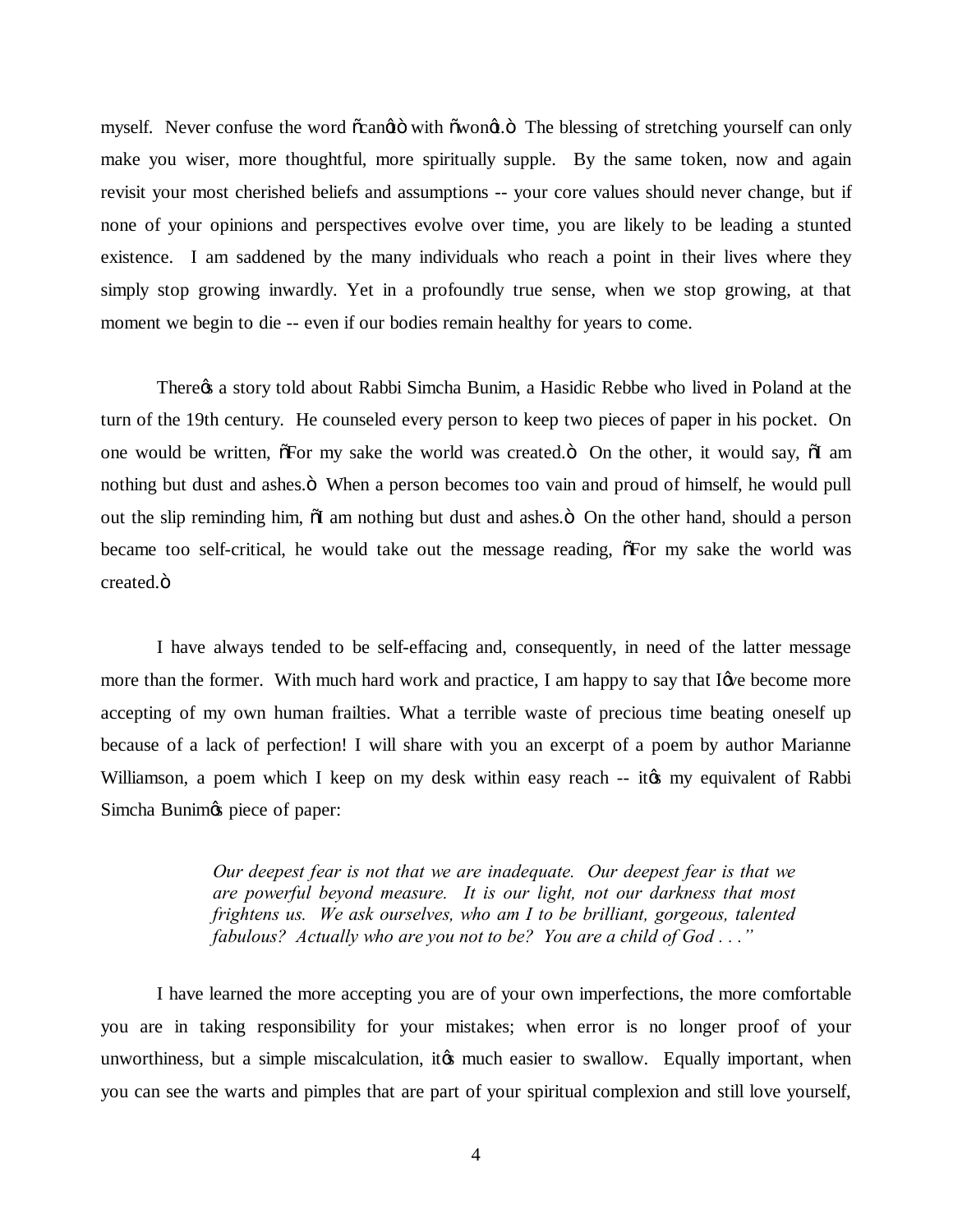the better equipped you will be to see the faults of others and still respect them; in other words, the more compassionate you become. The Psalmist hit the nail on the head when he wrote: "אֲנוֹשׁ

ּפֵי־תַזְּכָּרֶנּוּ וּבֵן־אֲדָם כֵּי תִפְקָדֵנּוּּ וַתְּחַסָּרֶהוּ מֻעַט מֵאֱלֹהָים וְכָבוֹד וְהָדֵר תִּעֲטְרֶהוּ -- What is man that You have been mindful of him, mortal man that You have taken note of him? Yet You have made us little lower than the angels, and have adorned us with glory and majestyo (*Psalm* 8:5,6). Human beings are complicated, fragile, vulnerable and imperfect, yet theye sublime, too; amazing and beautiful creatures, they're capable of reaching great heights.

If you truly accept yourself and are comfortable in your own skin, you will also find it easier to take stands because they are right, rather than because they score high on someone applause meter. I believe that a reluctance to stand up for the good frequently stems from our dependence on the validation of others: it is just as true in a room full of adults as in a class of fifth graders. When you see people who blame others for their own shortcomings, you need not acquiesce; when you hear people use ugly words about others you dongt have to nod silently. There is a talmudic saying,  $\tilde{\sigma}$ ישתיקה כהודיה דמי היא $\tilde{\sigma}$  -- Silence implies consent. $\ddot{\sigma}$  If you see wrong-doing, call it out; if not, your silence will be taken as agreement.

On a lighter note, remember to balance life *g* serious aspect with laughter. My family members will undoubtedly recall the countless pet names I have for them -- at last count nearly 30 for my wife, 10 for my children, and 3 for my mother  $-$  as well as all the silly songs I  $\phi$ spontaneously created over the years while making dinner or driving. If my congregants generally dong see this side of me, it to not because Igm ashamed of it, but because it to something so special that I share it only with my loved ones. Those who take life really seriously, understand to not take it too seriously . . . at least sometimes. Like a mature tree whose trunk contains the rings of its younger years, there is an inner child in each of us -- one filled with silliness, mischief, wonder and affection. Cherish that child; make sure to let him or her out now and again.

I give always wished I were better at delineating boundaries between my role as a rabbi and my life as a husband and father. I apologize to my children for all the times that, exhausted after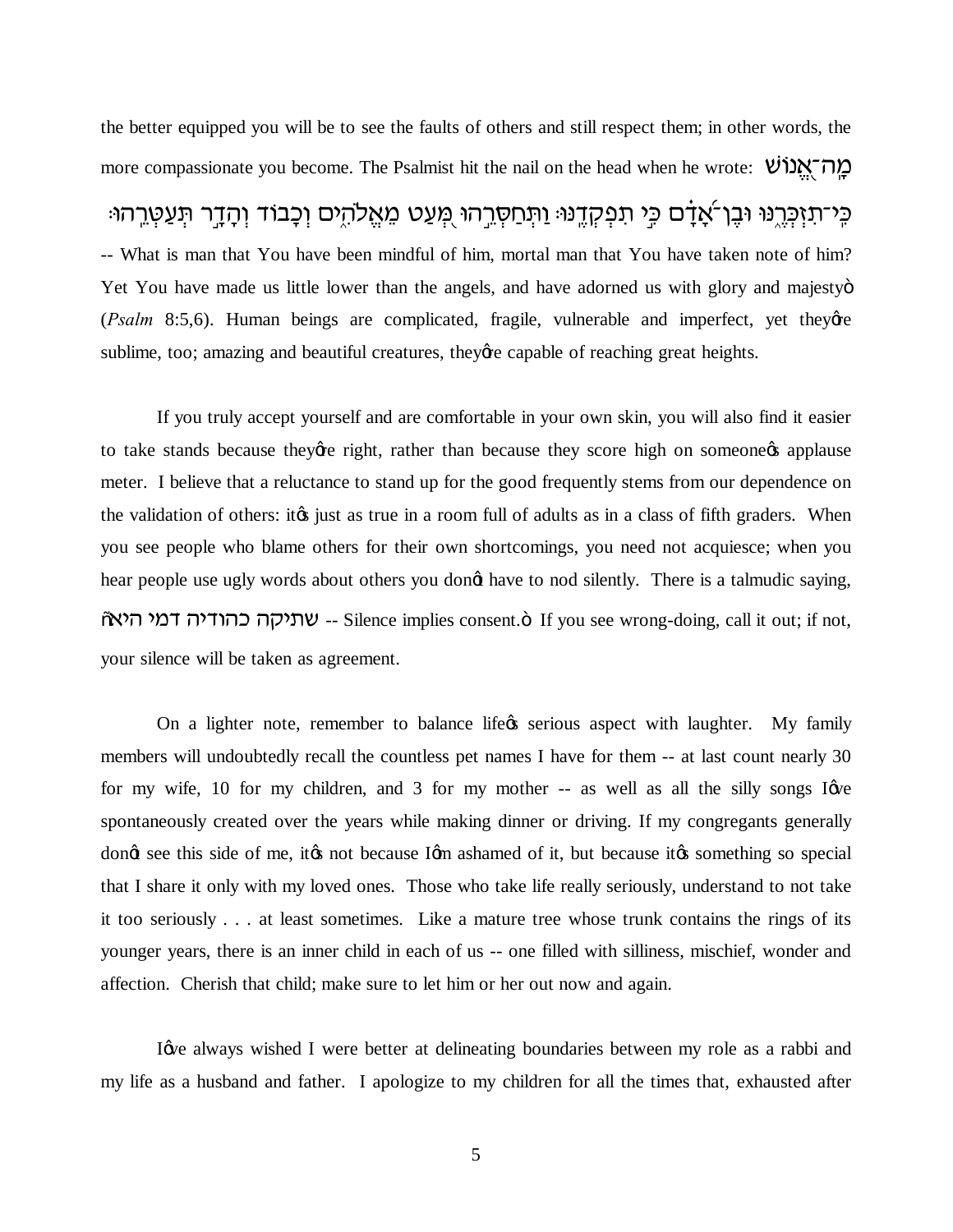services, I opted for a nap on Shabbat afternoon instead of playing ball in the backyard, or the times when I chose to attend a *shul* meeting instead of tucking them into bed. I am sorry for the occasions, and there were more than a few, when I cut my wife short on the phone to get back to work (something Igd never do to a congregant), arrived home for dinner 45 minutes later than I had promised because I allowed an appointment to run over the allotted time, or found my mind wandering to *shul* matters when I should have focused on her. I hope that God gives me the strength and the time to change these bad habits. Regardless of what happens, I do want Susan to know how much I love, respect and need her; the longer we are married, the more I cherish her companionship. I also pray that my children realize they are more beloved and precious to me than they could ever possibly know. While I could be a better husband and father, I have no doubt in my mind that their presence in my life has made be a better human being.

Parents swear up and down they want their children to be their own people, but let the behonest: we harbor hopes, secret and not so secret, about the kind of individuals weed like our kids to be. Our children are shaped by their genes and their experiences, of course, but they arengt carbon copies of us. Recognizing this engenders both awe and humility in the challenges I face as a parent. I fully acknowledge that my children will make their own choices as they grow up -- where to live, what to do, whom to marry -- and I promise to love them always, regardless of the decisions they make. This does not imply that I must approve their choices, should they be at odds with my value system. I hope they will respect my need to be true to my own inner convictions, especially if they expect me to respect theirs.

I do not know whether or not Avichai, Elior or Itamar will be observant Jews. I hope they are, but not simply because I chose to be observant, but because they will have discovered Judaism's beauty for themselves. My responsibility as a committed Jewish parent is to set the stage and coach them to the best of my ability; the rest will be up to them. If they decide to abandon their practice of Judaism, I wongt castigate them or berate myself, knowing that Susan and I did the best we could and understanding that children must find their own way.

Yes, it is my strong desire they marry Jews and raise Jewish children loyal to their people  $\alpha$ heritage. If they do not, they will be severing our family imb from a tree of Jewish peoplehood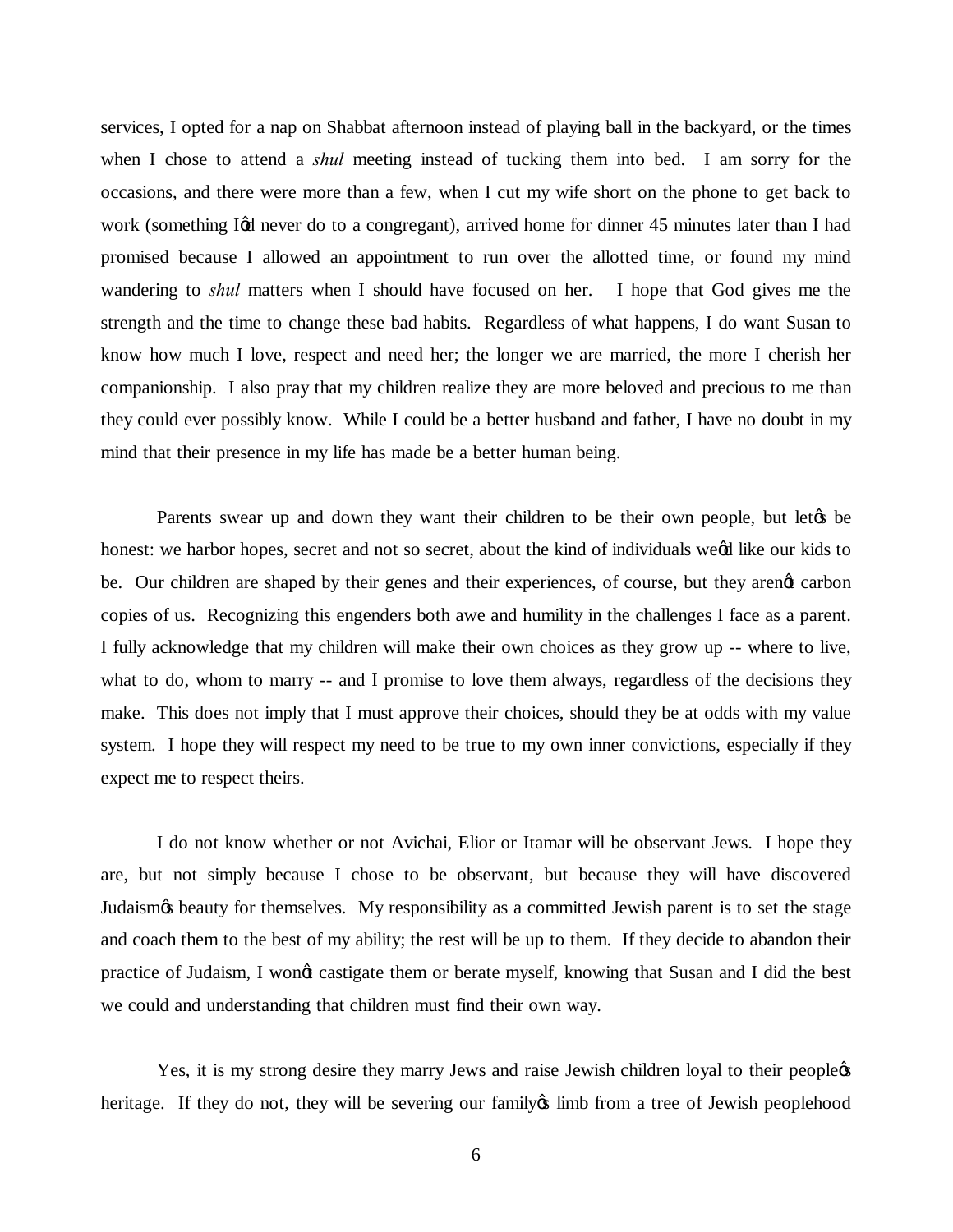that stretches back more than a hundred generations. I say this not as a guilt trip, but but because it is the simple truth. As a Jew I believe we have a responsibility to our ancestors to pass their values on to our children, as well as a responsibility to our children to ground them in their own heritage and history. That being said, my children will feel this or they wong. If they do, and bring home a Jewish spouse, it wongt matter to me whether or not she is a practicing Jew-by birth or a sincere Jew-by-choice, white or black, a Jew who is Oriental, Ethiopian, Hispanic or native American. Creating a Jewish home has nothing to do with the color of skin or the shape of one  $\alpha$  eyes. Those who believe it does need to work on cleansing their soul of some residual bigotry.

I dong care if my sons become doctors, lawyers, or janitors, so long as they're honest, decent and happy with themselves.. The problem isngt that people set their aim too high or too low, but when their expectations of life are out of sync with the level of investment they're willing to make -- you have to pay your own way, for God has already given you the free gift of life, and we, your parents, have given you a loving home, education, security and a sense of belonging to something bigger than yourself. Life doesngt owe you a blessed thing. On the contrary, inasmuch as God put you on this earth for some purpose beyond your own self-edification, you must give something back to your community, your people, your country, your world.. If you havengt done anything to make the world a better place after you leave it, then your existence will sadly represent a net drain on the universe; an investment by God that didnet pan out. To paraphrase the great Rabbi Tarfon, you cangt do everything, but that  $\alpha$  no excuse to do nothing.

Never lie. The biggest problem with lying is that in the end the person it hurts most of all is you. Dongt think for a minute that when you get away with it, youghe home free; lying diminishes a person's soul by eroding his credibility and self-respect. Worst of all, habitual liars often experience the collapse of their fantasy world as it gets harder and harder to keep track of all their lies. My advice is simple: if you find yourself doing something that you will have to lie about later on, then you probably shouldng be doing it in the first place.

When I die you, my family and friends, will mourn . . . this is how it should be. I have heard well-intentioned individuals over the years tell their loved ones,  $\delta$ When my time comes dongt mourn, celebrate instead. Ö With all due respect, I think that that is a dorice. Grief is a normal